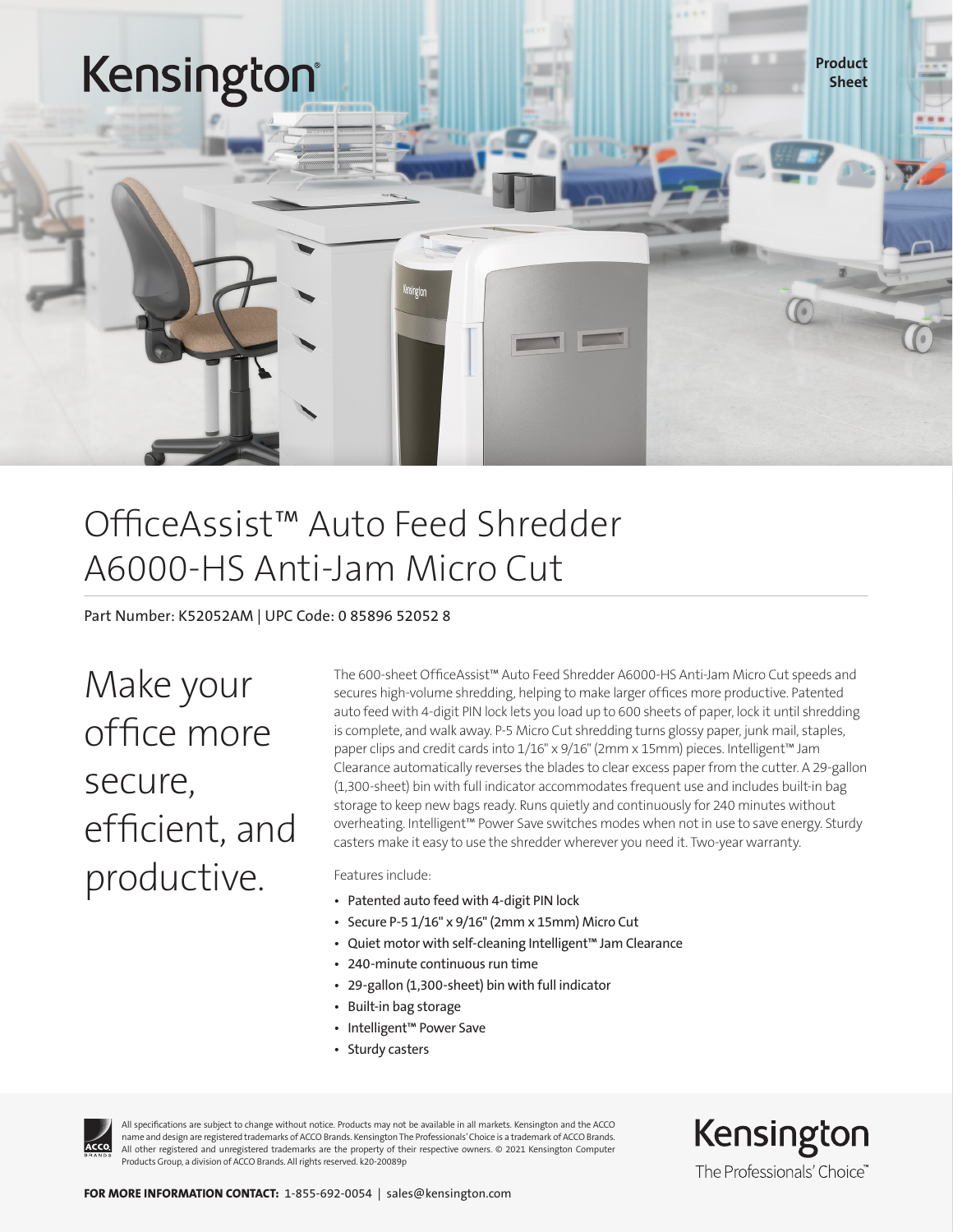# Kensington®

## OfficeAssist™ Auto Feed Shredder A6000-HS Anti-Jam Micro Cut

Part Number: K52052AM | UPC Code: 0 85896 52052 8

Intelligent™ Power Save – Automatically switches to this mode when not in use (but still turned on) to save energy.

### Patented Auto Feed with 4-Digit PIN

Lock – Lets you load up to 600 sheets of paper, lock it until shredding is complete, and walk away. Shreds staples, paper clips, credit cards, junk mail, and glossy paper.

### Quiet Motor with Self-Cleaning

Intelligent™ Jam Clearance – Reverses the blades when too much paper is inserted and upon completing a job to clear paper from the cutter, helping avoid timeconsuming and frustrating paper jams.





240-Minute Continuous Run Time – Runs without overheating, for large jobs. P-5 Security Rating – Micro cut shredding turns paper into 1/16" x 9/16" (2mm x 15mm) pieces. Ideal for business confidential documents.

29-Gallon (1,300-Sheet) Bin with Full Indicator and Bag Storage – Shred more, empty less. An indicator lets you know when the bin is full, and built-in bag storage keeps new bags ready.

Sturdy Casters – Make it easy to use the shredder wherever you need it.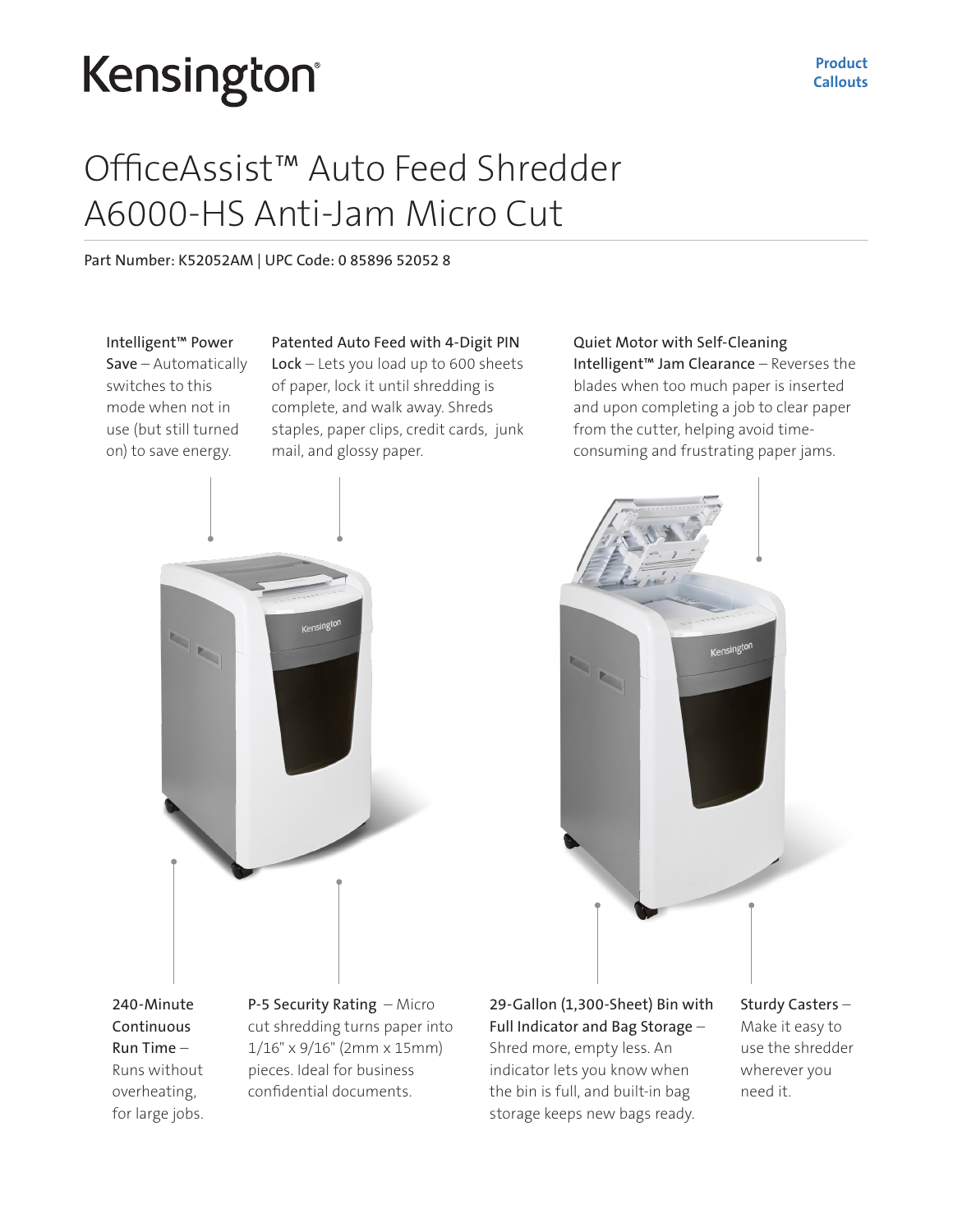# Kensington®

## OfficeAssist™ Auto Feed Shredder A6000-HS Anti-Jam Micro Cut

Part Number: K52052AM | UPC Code: 0 85896 52052 8

| Features                      |                          |                          |                         |
|-------------------------------|--------------------------|--------------------------|-------------------------|
| Model                         | A1500-HS                 | A3000-HS                 | A6000-HS                |
| Users                         | 1-3 users                | 5 to 10                  | 10 to 20                |
| Cut Type                      | Micro Cut                | Micro Cut                | <b>Micro Cut</b>        |
| <b>Security Rating</b>        | $P-5$                    | $P-5$                    | $P-5$                   |
| <b>Manual Sheet Capacity</b>  | 6                        | 8                        | 10                      |
| Auto Sheet Capacity           | 150                      | 300                      | 600                     |
| <b>Run Time</b>               | 30 minutes               | 60 minutes               | 240 minutes             |
| <b>Bin Capacity</b>           | 11.6 gallons (44 liters) | 15.8 gallons (60 liters) | 29 gallons (110 liters) |
| <b>Bin Capacity in Sheets</b> | 500                      | 700                      | 1300                    |
| <b>Bin Style</b>              | Pull-out                 | Pull-out                 | <b>Cabinet</b>          |
| Shreds Staples, Paper Clips   | $\bullet$                | $\bullet$                | $\bullet$               |
| Shreds Credit Cards           | $\bullet$                | $\bullet$                | $\bullet$               |
| Intelligent™ Jam Clearance    | $\bullet$                | $\bullet$                | $\bullet$               |
| Intelligent™ Power Save       | $\bullet$                | $\bullet$                | $\bullet$               |
| <b>Bin Full Indicator</b>     | $\bullet$                | $\bullet$                | $\bullet$               |
| Casters for Mobility          |                          | $\bullet$                |                         |
| Noise Level                   | 55 dBa                   | 55 dBa                   | 55 dBa                  |
| Lockable Chamber              |                          | 4-digit PIN lock         | 4-digit PIN lock        |
| Product Warranty              | 2-years                  | 2-years                  | 2-years                 |



All specifications are subject to change without notice. Products may not be available in all markets. Kensington and the ACCO name and design are registered trademarks of ACCO Brands. Kensington The Professionals' Choice is a trademark of ACCO Brands. All other registered and unregistered trademarks are the property of their respective owners. © 2021 Kensington Computer Products Group, a division of ACCO Brands. All rights reserved.k20-20089p

Kensington The Professionals' Choice"